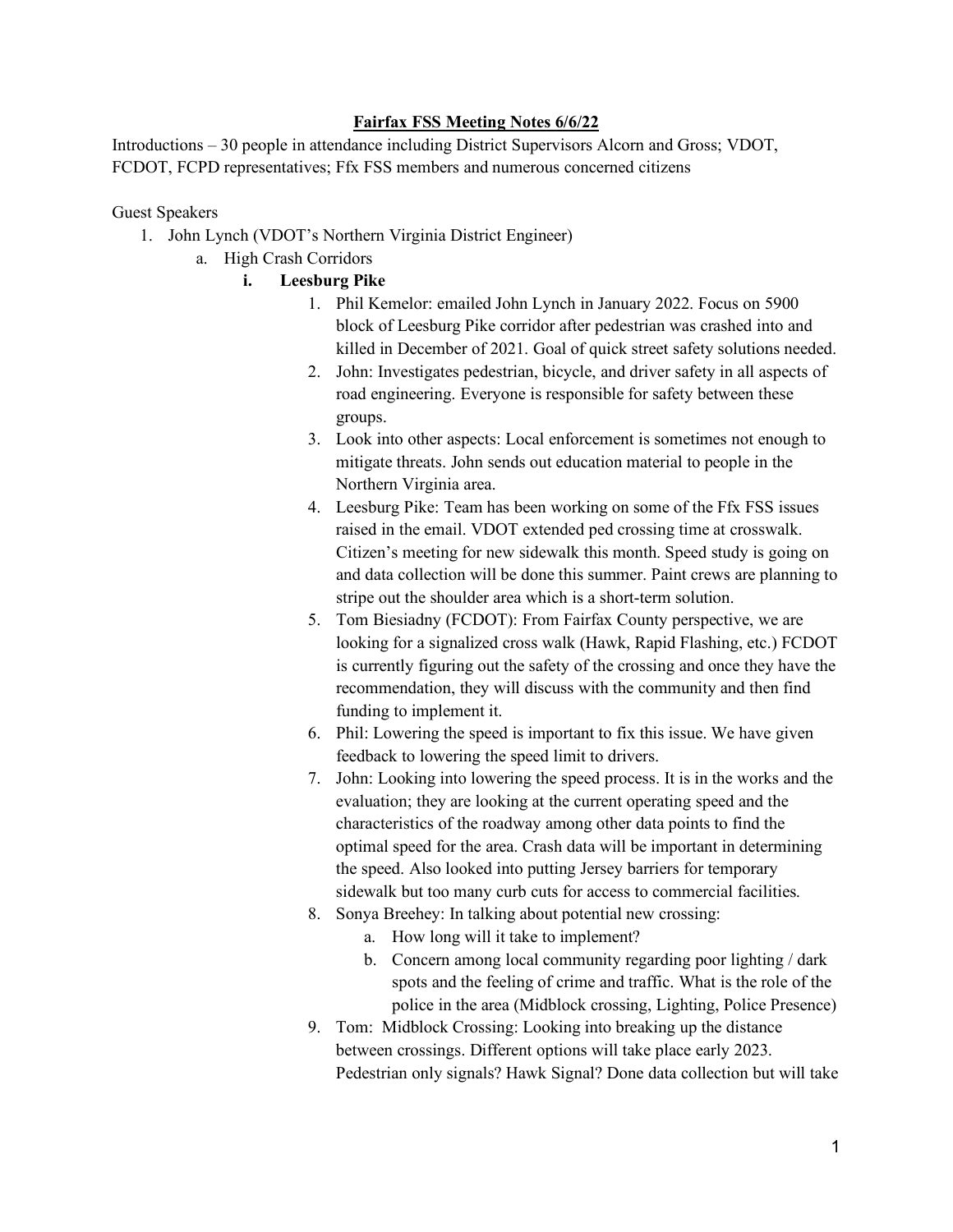time to come back to recommendations. Full access signal will take a long time to implement.

- a. Lightning: Along route 7, it has not been investigated.
- 10. Mike Doyle: Speed feedback signs? Would this be a short-term possibility?
	- a. John: Mixed results with the speed feedback signs. Only results occurred when law enforcement is next to the signs. Lack of law enforcement makes it hard.
	- b. Corridors and intersections are ranked for their danger level. Smaller and simple improvements are done with VDOT and Fairfax County. Once you get into a capital improvement project or a new signal, investments for it are tricky. Localities apply for these funds, but they may not get it since there is a high demand for funds. Financial resource issue for VDOT makes it extremely difficult to solve all the issues we have.
- 11. When does the state provide funding, Will it help us fix these issues?
	- a. That money will flow between all the programs. It should help in a small way. Some programs will have more money than others. A lot of programs in Fairfax County. Notice of funding programs later this summer and in the fall to help issues we presented during this call.
	- b. VDOT: Formula Allocation
		- i. More money will go into states. A big portion of it going into Smart scale, Bridge Maintenance etc. All of this is Federal funding. The County will apply for and compete for safety program funding.
	- c. Funding sources
		- i. Revenue funding
		- ii. Transportation funding
		- iii. These fundings are competitive.

## **ii. Blake Lane**

- 1. Chris French: 35 mph, 4 lane divided road through numerous neighborhoods, drivers go 45+ mph regularly. Blake has a lot of students walking to Oakton High School, a new park (Blake Lane Park), serves as a segment of Cross-County Trail, and will provide access to two new connections to the I-66 parallel trail when it is completed. Area has lack of traffic enforcement.
- 2. How can we manage the speed on Blake Lane and talk about the enforcement? Lack of change following two and half years of discussion.
	- a. Tom: Traffic engineering did a speed study; looked at implementing a Restricted Crossing U-Turn (RCUT) to eliminate dangerous turns at Hibbard. One day will reduce traffic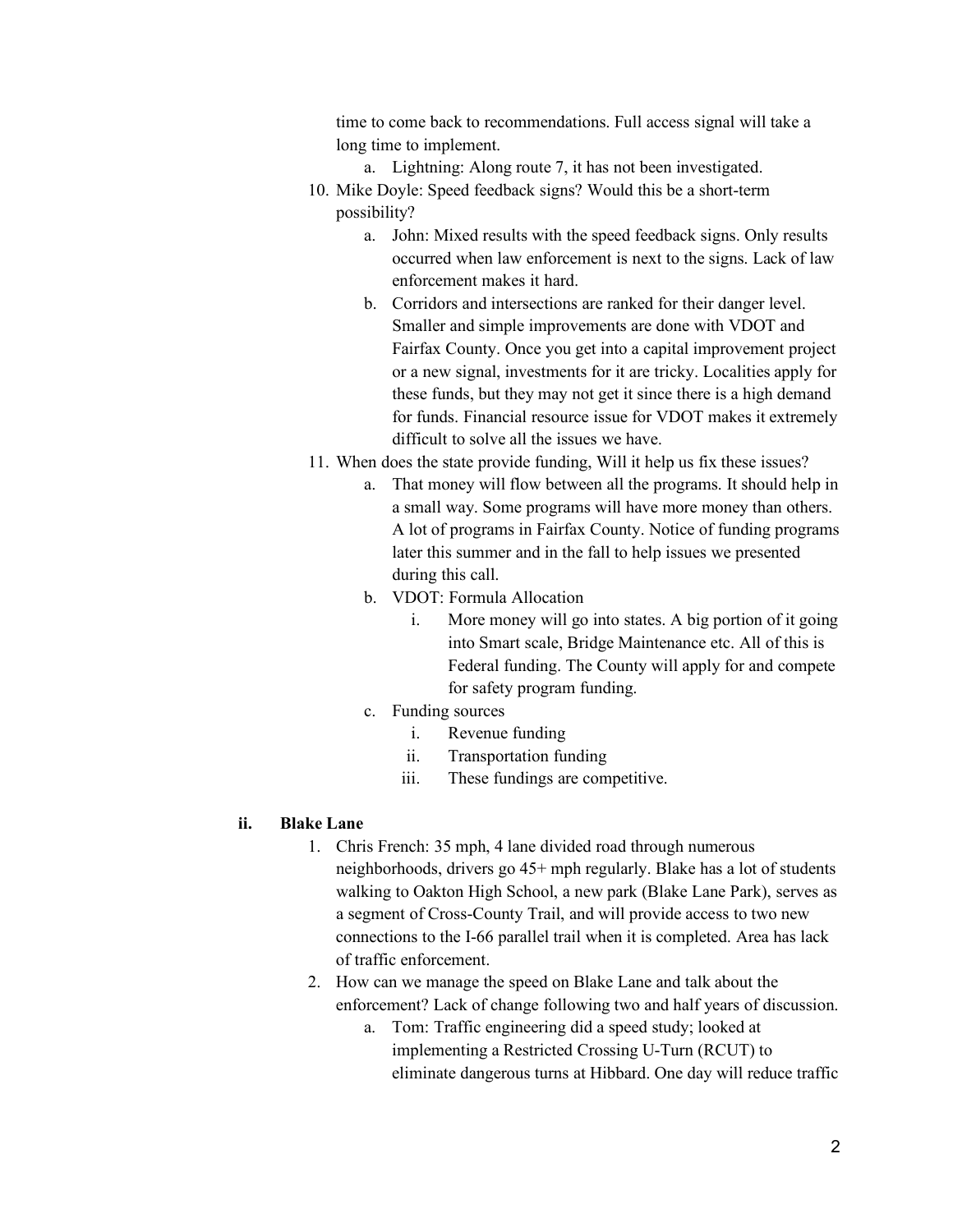lane width, longer term goal dependent on paving/striping schedule.

- b. Crossing at Hibbard. Looking at HAWK signal. Would need to alter median. VDOT has completed a speed study in the corridor. Analysis concluded that 35 mph is an appropriate speed limit. Chris: appropriate for who? Chris: can VDOT share a copy of the speed study with Ffx FSS?
	- i. Follow up note from Claudia Llana: "VDOT Traffic Engineering clarified that they had not considered it advisable to conduct a full speed limit study during the pandemic period. In 2021 traffic data was collected and found the 85th percentile speed at 43.5 mph. The comment that the speed limit of 35 mph is considered appropriate for a (typical) 4-lane divided roadway with 22,000 Average Annual Daily Traffic (AADT), was not based on a full speed limit study.
- c. Sonya: Lowering the speed limit doesn't stop people from speeding.
- d. Speed trailers/notification signs were implemented by police but only for a limited time after a child on bike in the Hibbard crosswalk was struck by the driver of a car in December 2020.
- e. When will repaving happen?
- f. Police are short staffed, down 160 officers. Only 30 traffic enforcement officers are spread throughout the entire county. Resources for traffic enforcement are limited.
- g. Would VDOT consider a road diet?
	- i. John: It will be considered in the next paving cycle

## **iii. Richmond Highway**

- 1. Sonya: High risk corridor going through some pretty rapid transformation. How are we going to move to the place of balancing better turn lanes? Need for additional safe pedestrian crossing in between the super blocks. Where are we at in reducing the width of the road widening project and when are we implementing more safety for pedestrians?
	- a. On-going investigation. Survey going on right now. In order for the BRT to be successful, time travel savings have to be in the corridor so turn signals are necessary. 12 feet roadways going to 11 feet wide. Additional crossing at post office at the southern end of the corridor and they are looking for other places to implement safe crossings.
- 2. Complex issue and involves a lot of people in the underserved communities
- **iv. Little River STARS**